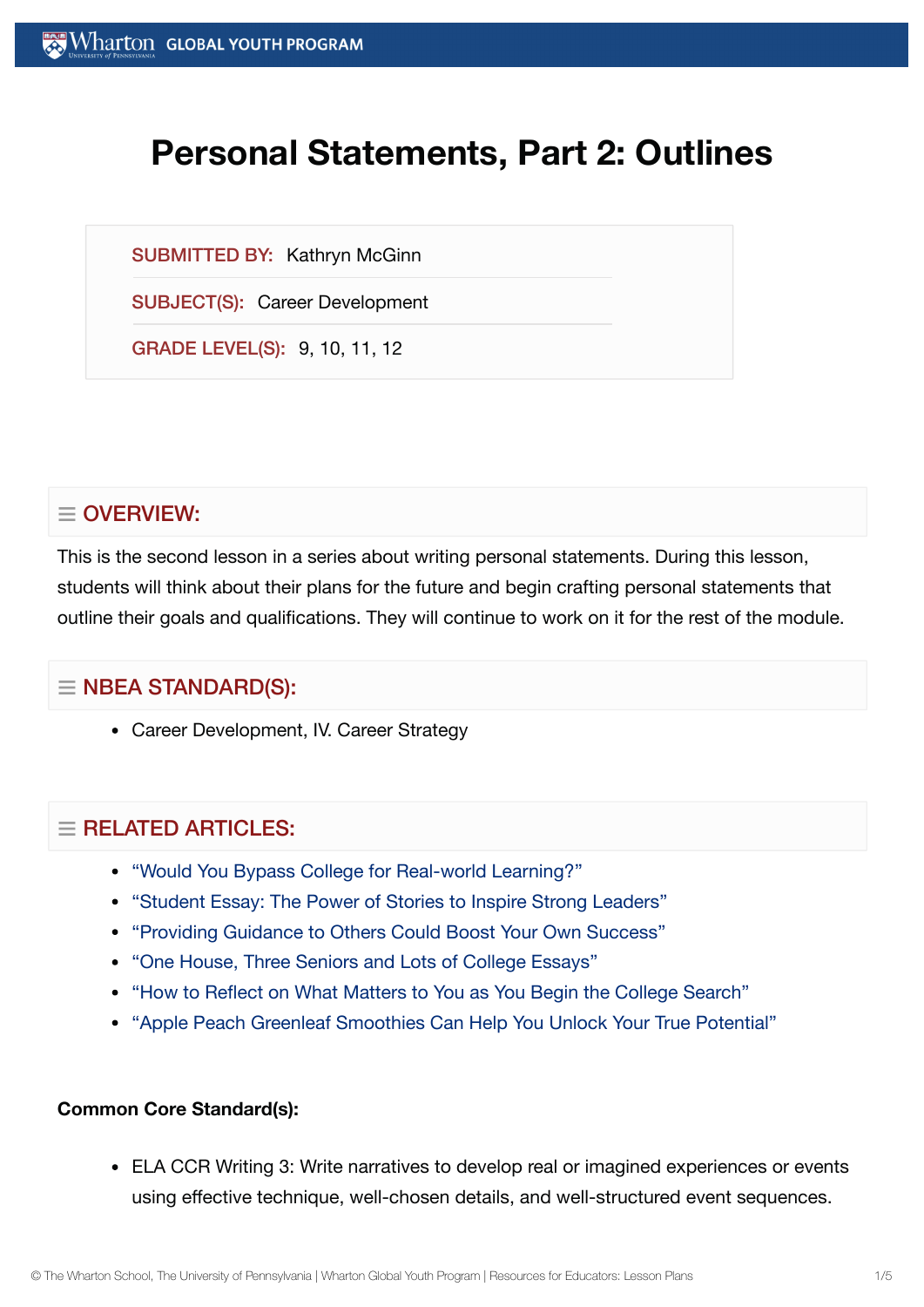## $\mathbb{R}^n$  Wharton Global Youth Program

- ELA CCR Writing 4: Produce clear and coherent writing in which the development, organization and style are appropriate to the task, purpose and audience.
- ELA CCR Writing 5: Develop and strengthen writing as needed by planning, revising, editing, rewriting, or trying a new approach.
- ELA CCR Writing 10: Write routinely over extended time frames and shorter time frames for a range of tasks, purposes and audiences.
- ELA CCR Reading 1: Read closely to determine what the text says explicitly and make logical inferences from it; cite specific textual evidence when writing or speaking to support conclusions drawn from the text.

## **Objectives/Purposes:**

- Students will read/discuss the article about success in the workplace.
- Students will continue brainstorming about their future goals and how they plan to achieve them.
- Students will start outlining their personal statements.

#### **Wharton Global Youth Program Article:**

["Building](https://globalyouth.wharton.upenn.edu/articles/a-work-brand-people-will-brag-about/) a Work Brand that People Will Brag About"

#### **Other Resources/Materials:**

- Personal statement assignment [\(Handout](https://globalyouth.wharton.upenn.edu/wp-content/uploads/2012/01/Career-Development-16_Caree.handoutA.pdf) A)
- Personal statement outline [\(Handout](https://globalyouth.wharton.upenn.edu/wp-content/uploads/2012/01/Career-Development-16_Caree.handoutB.pdf) B)

#### **Activities:**

- 1. Explain that as students think about their future plans, it is important to seek advice along the way. Have students read the Knowledge@Wharton article. Tell students that when they finish reading, they will participate in a "text rendering" activity. As such, they must note the following as they read:
	- 1. Underline a sentence that stands out.
	- 2. Circle a phrase (more than one word, less than a sentence) that stands out.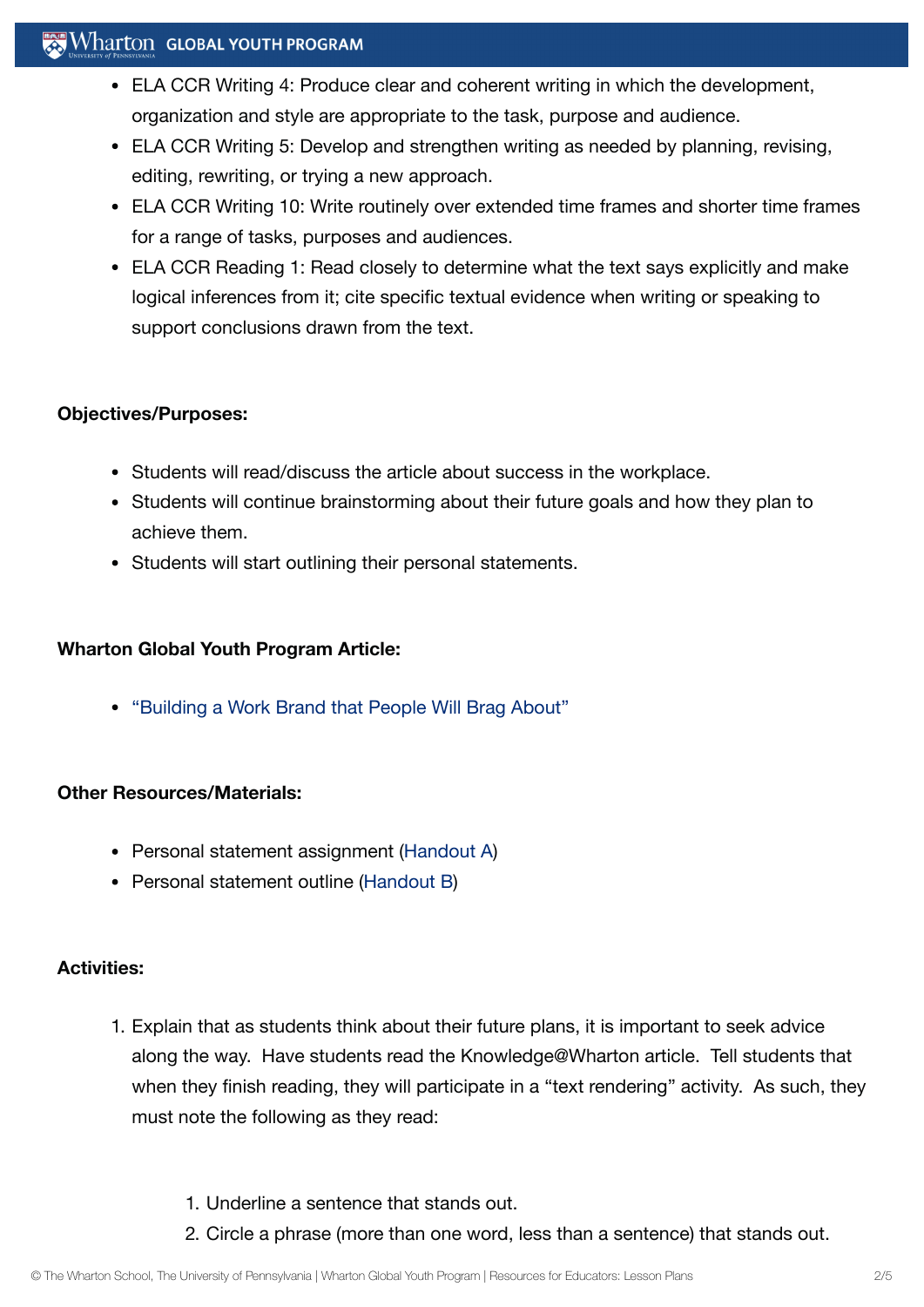- 3. Put a star next to a word that stands out.
- 4. Write their own word that describes the article and/or their feelings about the article.

To "text render," have the students sit in a circle. Go around the circle and have each student read their sentence, then their phrase, then their word, and then their own word. The goal is to go around the circle without stopping. Explain that if you have the same sentence or word as someone else, that's okay. It will help the class to see which parts of the article resonated with a lot of people.

When you finish with text rendering, discuss the words and phrases that came up the most. What advice did students most take to heart? *(10 mins)*

2. Tell students that as they consider their future plans, it is useful to have a concise statement of their goals and how they intend to reach them. In fact, employers and colleges often ask for personal statements as part of the application process. Therefore, students will work on their own personal statements throughout the rest of this module.

A fun way to get started is to complete a madlib of sorts. Put the following statement on the board/overhead:

I am a(n) \_\_\_(adjective) \_\_\_\_\_ and \_\_\_(adjective) \_\_\_\_\_ (noun) \_\_\_\_\_\_, who is seeking a career in the field of  $(noun)$  so that I may use my  $(a*d*jective)$  and \_\_\_(adjective)\_\_\_\_\_ skills in order to \_\_\_\_ (phrase)\_\_\_\_\_\_.

It is helpful to go over what adjectives and nouns are with students, and it is also helpful to provide an example of a completed madlib. You can make a madlib that suits your own experiences. I shared the following statement with students:

*I am a creative and thoughtful student and teacher, who is seeking a career in the field of education so that I may use my interpersonal and critical-thinking skills in order to improve urban schools and to increase community engagement in urban education.*

Give students time to complete their madlibs and then have them share it with the class. *(10 mins)*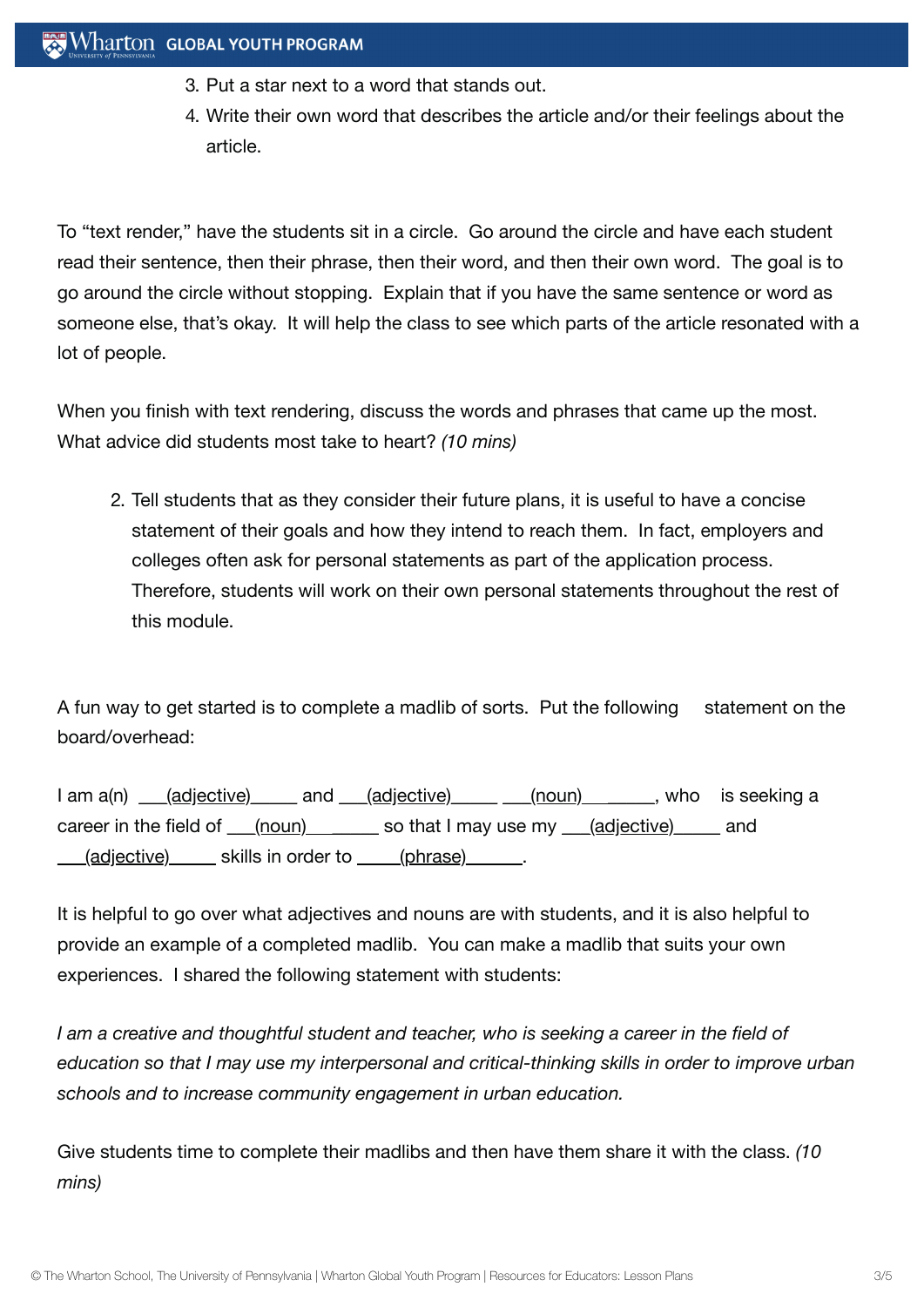## **Wharton GLOBAL YOUTH PROGRAM**

3. The task of the personal statement is to develop this concise sentence into an essay that elaborates the students goals and qualifications. Hand out the Personal Statement assignment [\(Handout](https://globalyouth.wharton.upenn.edu/wp-content/uploads/2012/01/Career-Development-16_Caree.handoutA.pdf) A) and go over it with the students. There is an empty rubric at the bottom of the assignment. Go over all the criteria with the students, and have them take notes in the chart about what each term means (e.g., What would a well-organized paper look like? How can you tell if a paper is focused? etc.).

While criteria may vary according to teacher preference, I generally define each element as follows:

| <b>Criteria</b>  | <b>Description</b>                                                             |
|------------------|--------------------------------------------------------------------------------|
| Content          | The author talks in specifics about his/her goals and provides detailed        |
|                  | examples about his/her experiences that make him/her particularly qualified    |
|                  | for his/her chosen path.                                                       |
| Organization     | The paper consists of a clear beginning, middle and end, and is divided into   |
|                  | paragraphs that have a strong topic and concluding sentences.                  |
| Focus            | The author develops one (possibly two) main idea(s) throughout the paper,      |
|                  | and each paragraph contributes to the development of the overall theme.        |
| <b>Mechanics</b> | The paper is free of spelling and grammatical errors. The writing is clear and |
|                  | easy to read.                                                                  |
| <b>Style</b>     | The author's voice comes through in his/her writing. The essay conveys the     |
|                  | author's personality in addition to his/her goals.                             |
| Presentation     | The final essay is typed in an appropriate font (Cambria or Times New          |
|                  | Roman), is double-spaced, and printed on quality paper.                        |

*(5 minutes)*

- 4. Hand out the Personal Statement outline (see end of lesson). Go over what each paragraph of their personal statements should include:
- **Introduction:** Start with an anecdote, detail, or example that will get your readers attention while introducing them to your future goals.
- **Body Paragraph 1:** Describe your educational/career goals. Explain why these goals are important to you, and consider what experiences have led you to these goals.
- **Body Paragraph 2:** Outline your plan to achieve your goals. Be as specific as possible.